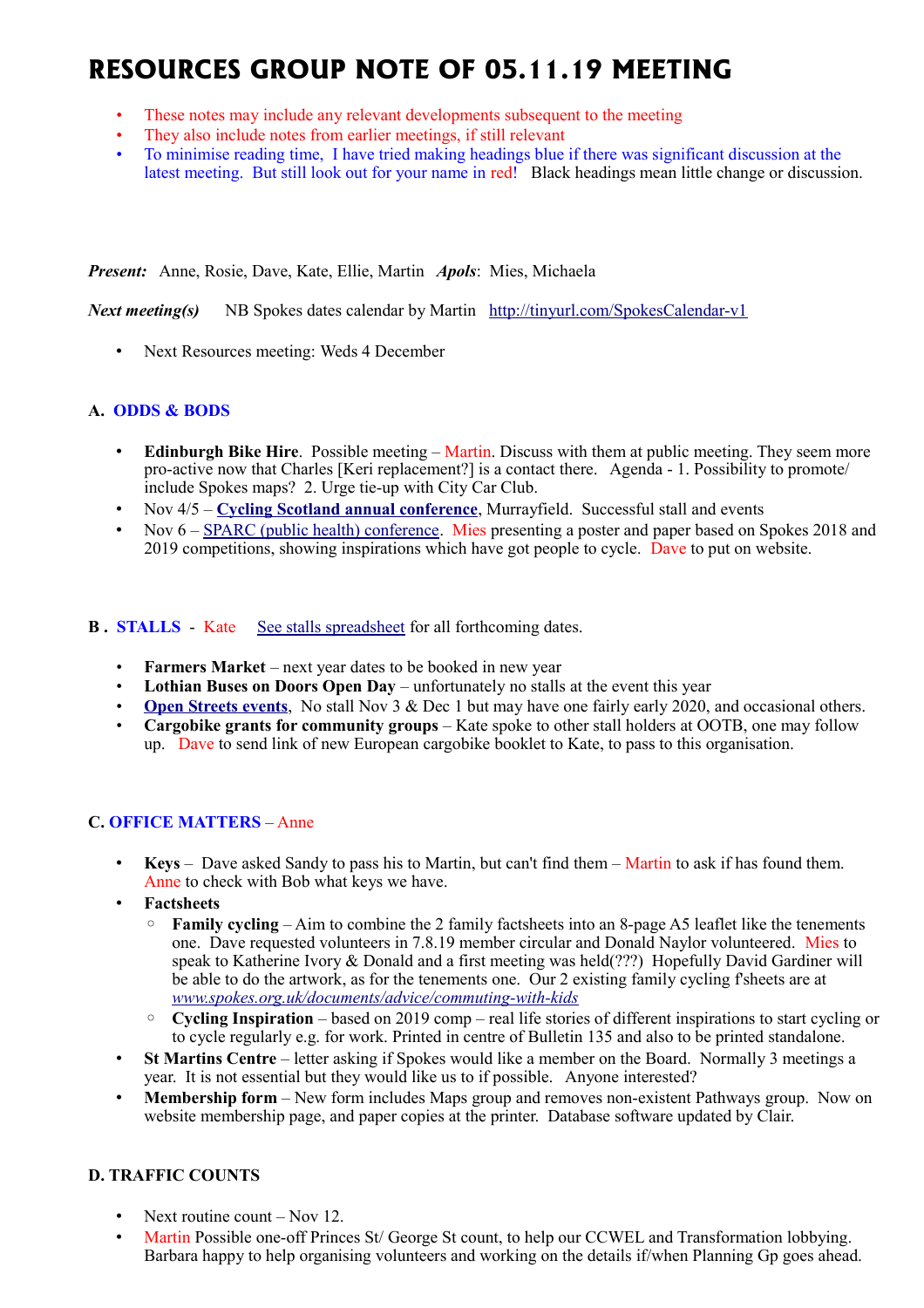# **E. SPOKES SHARED ONLINE STORAGE**

- Important spokes files should in general be permanently stored on Spokes space (with passwords and permissions as appropriate - in case anyone with material on their home PC gets run over by a bus etc). Obviously people will sometimes do current work on home PCs.
- Currently Spokes submissions are stored on the website; but membership and orgs databases are on a personal dropbox account owned by Clair and map data on Andy F's home PC.

| <b>Storage location</b> | <b>Dropbox</b>                | <b>Google Drive</b>                                    | Website                     |
|-------------------------|-------------------------------|--------------------------------------------------------|-----------------------------|
| Type of content         | Internal, confidential or not | General Spokes use; e.g.                               | Public documents e.g. final |
|                         | intended for outside access   | documents being developed                              | versions of submissions     |
| Intended main<br>users  | Relevant individuals only     | Active members, particularly   Anyone<br>group members |                             |
| Main top level          | Databases; maps; office       | To be decided, possibly                                | Documents\submissions;      |
| folders (initially)     |                               | include: Graphics; Planning                            | Documents\advice            |

Proposed future arrangements.

- Important to ensure storage is organised with clear structure e.g. top level folders as above, then suitable carefully thought-out lower level folders.
- A **Dropbox** account is owned by an email account, and Rosie has set this up under Spokes email address. The Clair databases, office files and probably maps files can then be moved there, with same people as now retaining access by being given permission to access relevant folders. Rosie and Dave will have the password to access the entire spokes dropbox account.
- Google drive requires a google account(??) which Spokes does not have. If we set one up it should probably be called SpokesLothian. Rosie and Martin to discuss how to set up the account and structure it. Currently much planning group material is on Martin's personal google drive, but not very structured. Rosie also intends to store spokes pictures here, intended primarily for access by anyone within spokes.
- Website public-access documents already reasonably structured within the two folders in table above.

## **F. SPOKES PUBLIC MEETINGS** [twitter hashtag #SpokesMtg] Organisers Martin + Ellie.

- **Autumn meeting, Fri 15 Nov New Cycling Solutions for Edinburgh**
	- **Richard Armitage** (Spokes member & executive of EU Cycle Logistics Federation) has agreed to speak, can give an overview of opportunities and experience elsewhere.
	- Also (1) **Bike Share** to say how it is going and get feedback. (2) **CycleHoop**, the Edinburgh bike storage contractor. (3) **Cllr Macinnes** from Council on **cargo-bike** investigations/ plans.
	- Article and poster now on website, tweeted, facebook and member email circular all done; also circular to press & relevant organisations
	- **Chair** Caroline again. She was excellent and is interested in this particular topic.
- **March meeting Local action** invite local spokes groups and individuals [e.g [Spokes 133,](http://www.spokes.org.uk/wp-content/uploads/2019/02/pall-at-95.pdf) page 7].
	- Martin to circulate to Resources a list of possible speakers for comment. We could probably have around 6 people, with 7-8 mins each. Remember gender balance.
	- Possibles suggested so far ... Spokes Porty; Spokes South Edinb; Henry Whaley; Roseburn support group; Michaela (Gorebridge community, Midlothian); W Lothian Bike Library; Drem path campaign (E Lothian); Blackford Safe Routes (school bike bus group).
	- [Later suggestion] to chair the QA, Spokes member Cllr Scott Arthur. It would be good to have a councillor present, to take back ideas, and Scott is also very active and supportive of local action.
	- Martin to book venue, so we have a known date suggest week beginning March 17.
- Future meetings
	- **Cycling & Health** (NB we had this topic in June 2016). New developments 1. Adrian Davis, new professor of transport & health at Napier (first in the world?) 2. Faculty of Public Health launches Scottish initiative on transport, with Transform Scotland.
	- **The Bike Trade, local and national**. Suggested by Graham Hart, who would like to speak. Also Mies suggested it could be expanded to include other types of local bike business e.g. bike station.
	- **Council developments**. When there is anything useful to be presented by Council, and discussed.
	- **Other ideas?**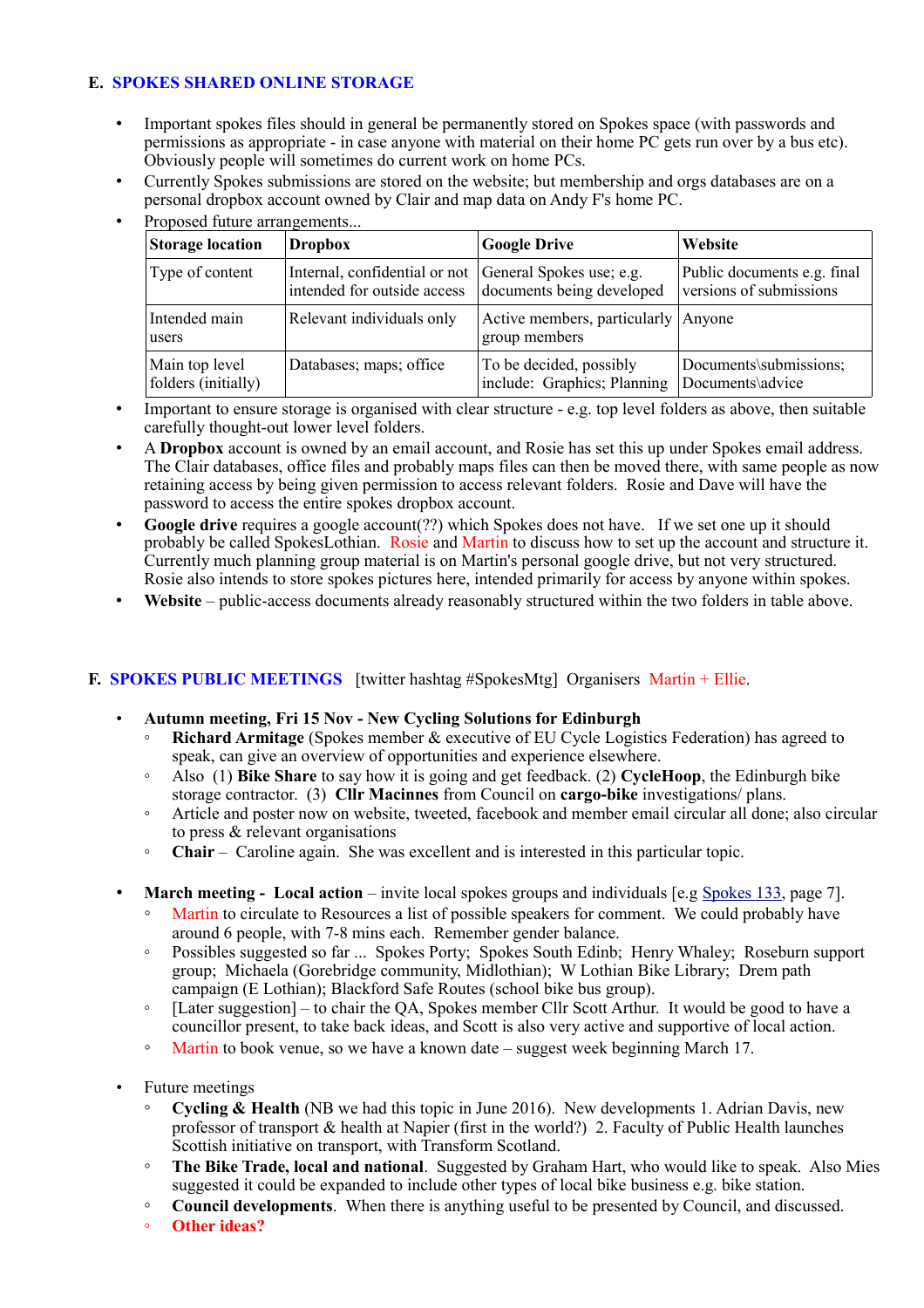# **G. CARGO-BIKE PROJECT** - [Spreadsheet](https://drive.google.com/drive/folders/1BuWIrWRXwrDyFuw-nDA8n9ms37oAeKwH) of applications and their progress [Rosie]

- **Bikes for Refugees** have got their cargobike, but logo not yet on it photo hopefully in spring Bulletin. Dave has organised high resolution artwork via David Gardiner for the logo sticker they are ordering.
- **Spokes Stickers** David Gardiner used vehicle-standard stickers on Hearty Squirrel cargo-bike. Supplier Forrest Hepburn & McDonald, Nicolson Sq. [David says *very sticky* so apply very carefully]. Contact details (& downloadable artwork) also on spokes website, [cargo-bike advice page.](http://www.spokes.org.uk/documents/advice/cargo-bikes/)
- Excellent application from **Green Team** granted delay as they are awaiting another grant.
- Our community groups max grant is now  $\text{\pounds}1500$  ( $\text{\pounds}1000$  Thin Trust,  $\text{\pounds}500$  Spokes).
- Conditions for our grants [www.spokes.org.uk/documents/papers-documents/cargo-bikes](http://www.spokes.org.uk/documents/papers-documents/cargo-bikes).
- **Spokes competition** Our £500 cargo-bike grant was chosen by one of the prize-winners, Hazel ??? She is getting a Nihola from Laidback Bikes.
- **Still not getting many applications** We will make an offer to all spokes members cargobike grant support ( $\tilde{\text{E}}1000$  max) for 2 households; and also e-bike grant support (£500 max) for 2 non-cycling or rarely-cycling people who needn't be members but are nominated and supported by a spokes member. Dave to circulate draft wording for comment. *Later* – Rosie will do the admin for applicants.

## **H. COMPETITIONS** [previous comps at [spokes.org.uk/documents/odds-and-ends-may-be-exciting/competitions\]](http://www.spokes.org.uk/documents/odds-and-ends-may-be-exciting/competitions/)

- **2019 'Cycling Inspiration'** *How I was inspired to start using a bike or how did I inspire someone else.* 
	- Article and entry form on website [www.spokes.org.uk/2019/07/spokescomp-my-cycling-inspiration](http://www.spokes.org.uk/2019/07/spokescomp-my-cycling-inspiration/)
	- Resulting factsheet in centre page of B135 and to be printed separately, (C) above.
- **Future ideas**
	- **Cycling recipes** [possibly with some sort of eating event] previous competition on this was 2006
	- **My regular bicycle journey** [possibly with max number of words; or ask for all words & pics to fit one A4 page]. Entries could focus on route itself, or practical issues (clothes, gears etc) or emotional, or whatever – or any combination.
	- **My campaigning success (or failure?)** something the person has done with or without others; their experience, the outcome, lessons for others, etc, etc.
	- Other ideas??

#### **J. SPOKES MAPS** email, *maps-spokes@spokes.org.uk* for maps group. Katharine Taylor coordinator.

- **Map Group** next stages Midlothian complete revision and Edinburgh reprint. Also possibly Glasgow.
- **Edinburgh map** (2016) Updated reprint expected in December now at printer
- **Midlothian** (2015) Oldest map, and only map on traditional paper. Andy converting Tim's files in parallel with start of surveying (Anne  $\&$  Robert Simpson coordinating).
- **W Lothian** (2018) stocks ok
- **E Lothian** (2017) stocks ok
- **Glasgow 3rd edition** (2016) developed by Spokes & Go-Bike, 12500 copies paid for by council, free from Glasgow Council, now exhausted. Ian says map side is held by XYZ who could easily update it, and David the front. Ian M says GoBike maps contact would be Andy Preece. Mies spoke to Glasgow Transport convenor, Cllr Anna Richardson, who would like new edition and might fund it.
- **Shops sales initiative** We receive occasional bulk orders but are not proactive on sales. Possibly write to all bike shops not stocking it, with free sample map and order form - now on hold pending discussion at maps group. But maps group does not have a sales/promotion volunteer at present. Dave asked mailout delivery volunteers to ask at shops when dropping in the envelopes  $-2$  or  $3$  shops stocked as a result.
- **Surplus old maps** Surplus now largely distributed. Still 200+ copies of 2010 Edinburgh edition in office. Mies to contact Mark Symonds at Edinburgh council re use for schools, but will keep 20 or so in office for any other educational requests. Dave sent Mies the info about how maps can be used in schools.
- **Surplus laminated Ed map, previous edition** we have tweeted and notified members of these free maps, but still a lot left. Anne to get 10 copies for any uses in office. Remainder could be offered to Mark Symonds along with previous bullet point (Mies); otherwise will have to be recycled.

#### **K. SPOKES LOCAL GROUPS**

• **Spokes Local Groups** Spokes Porty & South Ed Safe Cycling both considering applying for Sustrans cash for local cycle route feasibility projects [Sustrans feasibility grants don't require match-funding].